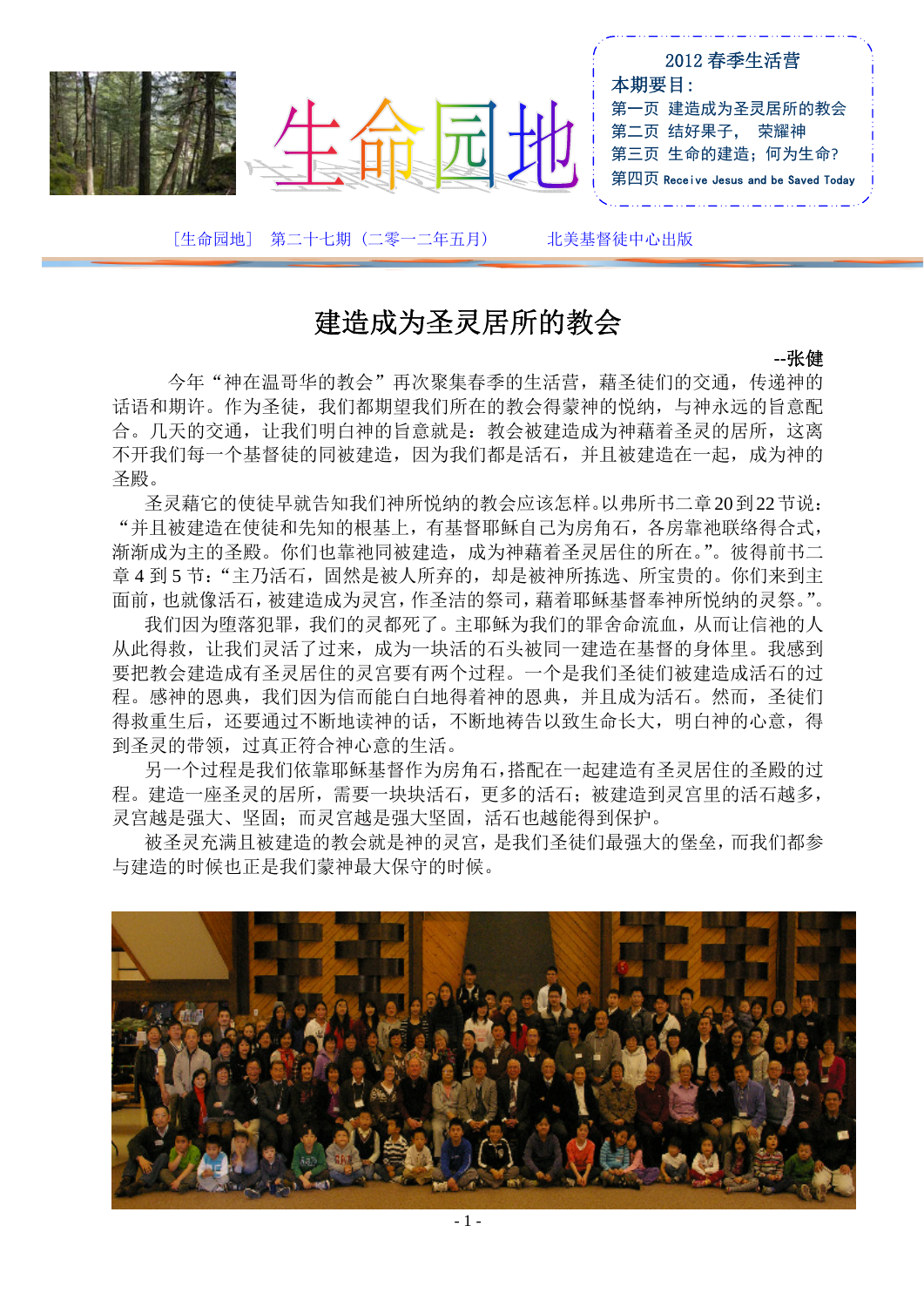## 结好果子, 荣耀神

--李艳

 感谢神,我回到了曾经牧养过我的教会。你们不会知道,早在十几年前 我就吃遍了几乎所有教 会长老家的饭。谢谢兄弟姐妹的热情欢迎与接纳。兄弟姐妹们对主的爱,对主的信心,对主的忠心服侍及 在主里的建造,为神作了美好的见证。见证了神的大爱,神的同在,神的信实真是极其广大无边。愿所有 的荣耀都归于神,因为所有都是祂的。

我参加了今年的春季生活营。其主题是:生命的建造。所学习的经节有:彼得前书(2:4-5) 以 弗所书(2:19-22,4:11-16), 等等。在我的脑里留下了这样一幅图画:我们每个基督徒就像一块石 头(有生命的--活石),是被神所拣选所宝贵的,是要被建造成为灵宫的;而每块石头大小形状各不一样, 要靠基督(房角石) 联络得合式,建造成为主的圣殿。一个姐妹说: '为了适合主的圣殿的建造,每块石 头是需要被打磨、被修理,是会痛的。'我不敢说我是真的懂了。就像"人活着不是单靠食物,乃是靠神 口里所出的一切话。"路加福音(4:4),这段经节早在十年前我就能背。但直到今天,我才真懂其意。

生命是什么呢?"基督是我们的生命,"(歌罗西书 3:4)。"我对你们所说的话,就是灵,就是 生命。"(约翰福音 6:63)。在生活营里,我们还学习了这段经节: "圣灵所结的果子,就是仁爱,喜乐, 和平,忍耐,恩慈,良善,信实,"(加拉太书 5:22)。不难看出, 生命建造得如何, 要看我们的生活里 是否有仁爱,喜乐,和平,忍耐,恩慈,良善,信实。

 我是在 2004 年得救成为神家里的人。通过读圣经增加了对神的了解和我的信心,且实实在在地经 历了神的信实,神的爱,神的医治,也学会了抓住神的应许。通过生活营的学习,让我看到我的属灵的生 命,却还是小孩子(即很少考虑成人的事)。很少为神家里( 教会)的事祷告,更少关心神家里(教会) 的兄弟姐妹。如果给姐妹们打电话,也是有情况求代祷,还有圣经我还没有读过一遍 。 难怪我的生活常 有苦不堪言。其病因就是灵的生命营养不良。这显然不是神让我在世上生活的样子。我需要多吃灵粮,使 灵的生命长大,在神家里尽我的职份。结好果子, 荣耀神。



 从哪里开始呢?朱弟兄讲从家里开始。谢弟兄说 就从头三个果子(仁爱,喜乐,和平)开始,他们真是 太了解我了。我决定就从我和我的儿子之间的关系上开 始(听起来还是蛮自私的)。 首先,一起读经、祷告, 一同认识主耶稣,一同去聚会,学习服侍,恒切地祷告, 求主得着他(这是极其重要的)。 第二,我先要做一个 好的基督徒(不再只是星期天的基督徒),有好行为、好 榜样。我的爱和喜怒不要再受孩子的表现控制。我要活 出神的形像,有如父神的无条件的爱、忍耐,接纳,让

他体会到无条件的爱。因为"神就照着自己的形像造人,"(创世记 1: 27)

So far so good, isn't it? 可就在写这篇文章时, 我和我的儿子又发生了冲突, 我知道" ... 人的怒气,并不成就神的义。"(雅各书 1:19,20),我还是动怒了。 睡觉前他向我要一个 good night hug , 尽管心里想到'无条件的爱', 也想起以弗所书(4:26)" 不可含怒到日落。"但我就是没有给他 Good night hug。 真是"...立志为善由得我,只是行出来由不得我。 ... 我真是苦阿,..."(罗马书 7:18-24)"。 难过之时,想拿起电话打给 Judy 说不写了。感谢主的怜悯,我没有打电话,没有让撒旦得逞。我知道, 在我里头,就是我肉体之中,没有良善。凭我自己是行不出好行为的,但神能,我要靠神过得胜的生活。 求主时时刻刻怜悯我,也请兄弟姐妹们帮助我。

第三,我要改变我的观念,记住"儿女是耶和华所赐的产业,"(诗 127:3)我不过是受托者而已, 最终要向神交托。我要衷心与主的信托,不过分使用母亲的权柄。不是让他实现我的梦想,而是帮他实现 神在他身上的计划,要得那不能坏的冠冕(哥林多前书 9:25) 。"你们多结果子,我父就因此得荣耀, " (约翰福音 15:8)让神得荣耀成为我们一生的目标。

 我已经有了神的生命,靠着神口里所出的一切话,我的生命一定能长大,一定结果子,我的父神 一定得荣耀。阿们。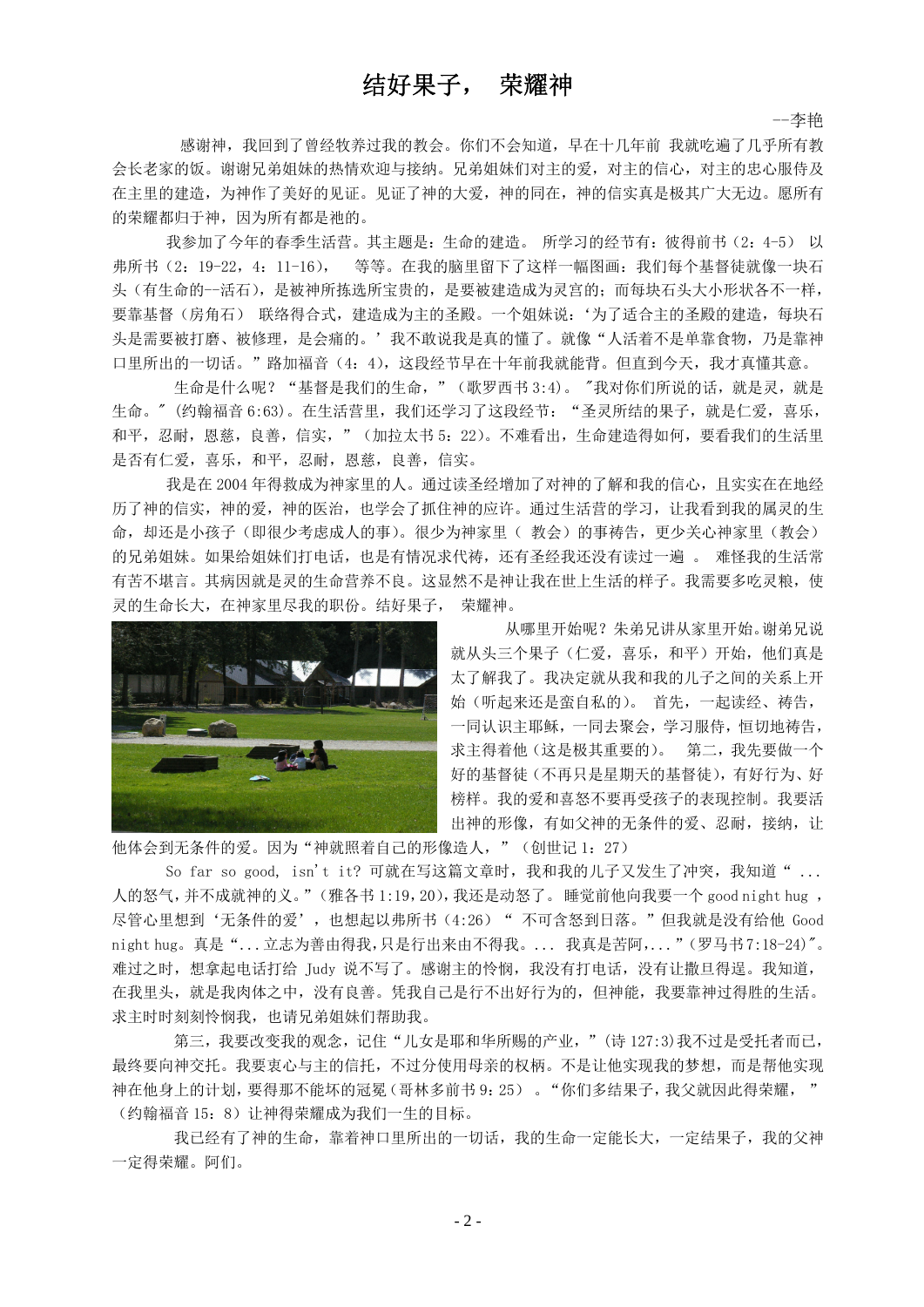### 生命的建造

#### --傅强

 4 月初的长周末,我们带着渴慕的心驱车百里迢迢来到 HOPE 小镇旁的 Squeah Camp 参加每年一次的春季生活营。神实在是信实的,同已往一样祂垂听了我们的祷告,不仅 在天气上赐予我们阳光明媚的 3 天,也藉着专程从外地赶来的朱弟兄和 Dave 弟兄的交通 信息,使我们的灵命有了更深的领受。

 这次生活营的主题是生命的建造。让我感触最深 的是,原来我们每个基督徒,都可以成为主手中可使 用的宝贵活石。《彼得前书》2章5节:你们来到主 面前,也就像活石,被建造成为灵宫,作圣洁的祭司, 藉着耶稣基督奉献神所悦纳的灵祭。 活石乃是指每 个信徒的生命,生命的目的是要自己把主赐予个人内 在的圣灵活出来,这也是信徒每一天在日常生活中所



要做的,活出神的荣耀。但神的意愿不会只停留于此,神一直在建造教会,因为他爱教 会,教会就是他的身体。每个活石都是他建造的材料,彼此之间互相配搭,藉着爱紧密 联合,就象盖房子一样,每个砖块在每一层每一列都要有其他的砖块互相连接。如果砖 块之间没有紧密的连接,那工匠建造的房子便不会稳固。教会的建造也是一样,如果弟 兄姊妹与主联合不够紧密,彼此配搭又很松散,那被建造的教会也不会坚固,光景也不 会有多好。若是个人脱离了教会,不管是去追求灵命的成长也好,还是追求属世的成功 或快乐也好,这样的石头就变成闲散的材料了,哪怕再好也不能为主所用。

 感谢神藉着弟兄的口向我们描述了一幅很美很奇妙的图画,就是神的教会一直在扩 张,他的身体在不停地长大,而且更关键的是我们都是他永恒计划中伟大工程的一部分。 虽然眼所不能见,但凭着信心我们知道,这一切都在计划中,也正在发生。愿你我都能 站出来为主所用,心甘情愿地被建造在他所喜爱的教会中。也愿神祝福我们的教会,兴 起弟兄姊妹同心合意互相配搭,活出他的合一,活出他的荣耀。再次感谢赞美我们的神!

#### 何为生命?

#### --麟桦

今年时间正好合适,春寒料峭之时,踏上了前往 Hope 生活营的路程。GPS 在 1 号路的岔口突 然就没有信号了,一直往山里开吗?正彷徨犹豫时,进入营地的路口一下跃入眼帘,只见陈弟兄 正坐在他的卡车上指路,感觉真是亲切。



三天生活营的时间,主题是生命的建造。在朱弟 兄和 David 弟兄的交通中,一些模糊的认识渐渐清 晰。何谓生命?我们不仅仅是有血有肉具有人天然 生命的躯体,更是神的生命藉着祂的话语像一粒种 子种在心里,慢慢的发芽生长,感恩而真实的活着, 期盼有朝一日能结出果子。

生命对每个人而言,都是极其珍贵的。主不仅赦免了我们的罪,还重塑了我们人生中新的生命, 这样的生命被赋予了更神圣的责任。晨更暮醒,时时聆听主的话语,每日祷告,建立和主耶稣沟 通的桥梁。吸取生命的养料,让它生根发芽,枝繁叶茂, 结果丰盈!